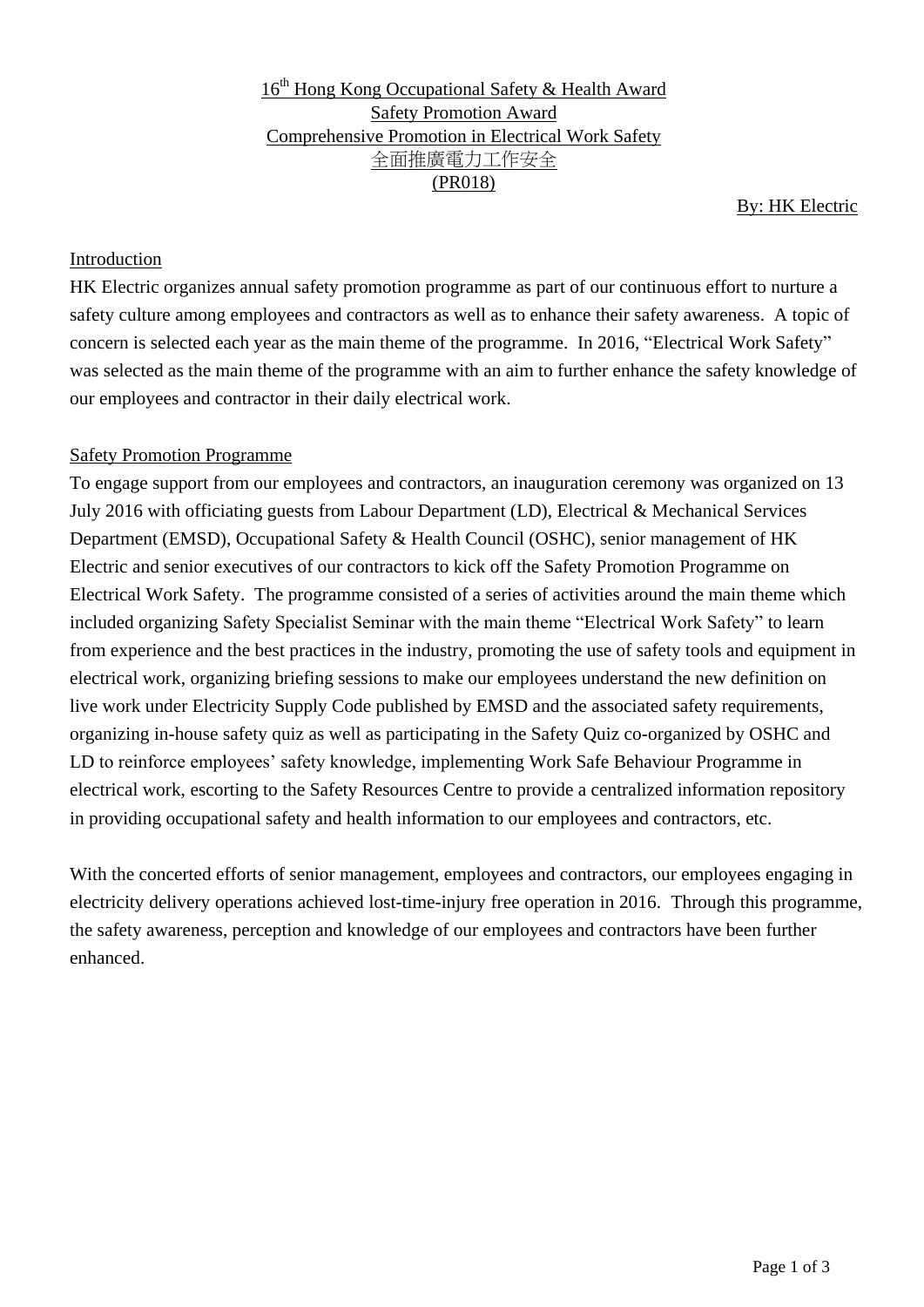簡介

港燈每年都為員工和承辦商舉辦安全推廣活動以培養他們的安全文化並提升他們的安全意識。我 們選擇特別值得關注的議題作為每年的推廣主題。在 2016 年,我們選定「電力工作安全」作為 安全推廣活動的主題,以進一步加强他們在日常電力工作的安全知識。

### 安全推廣活動

為得到員工和承辦商的支持,我們在 2016 年 7 月 13 日與來自勞工處、機電工程署、職業安全健 康局的嘉賓、港燈和承辦商的管理層出席開幕典禮,以啟動「電力工作安全」為主題的推廣活動。 該活動內容圍繞一系列與主題有關的活動包括舉辦以「電力工作安全」為主題的安全專家研討會 來促使不同工種的員工和承辦商學習事故成因及交流心得、推廣使用安全工具和設備、舉辦簡介 會以確保員工明白由機電工程署編寫的「電力供應守則」對帶電工作的新定義和安全要求、舉辦 港燈職安健常識問答比賽,並參與由職安局和勞工處合辦的職安健常識問答比賽,從而強化員工 的安全知識、推行電力工作安全的工作安全行為計劃、參觀港燈「安全資源中心」以提供一站式 的職安健資訊給員工和承辦商等等。

在管理層、員工和承辦商共同努力下,從事輸配電營運的員工在 2016 年達至全年無損失工時工 傷的營運記錄。透過此推廣活動,他們的安全意識、認知和知識得以進一步提升。